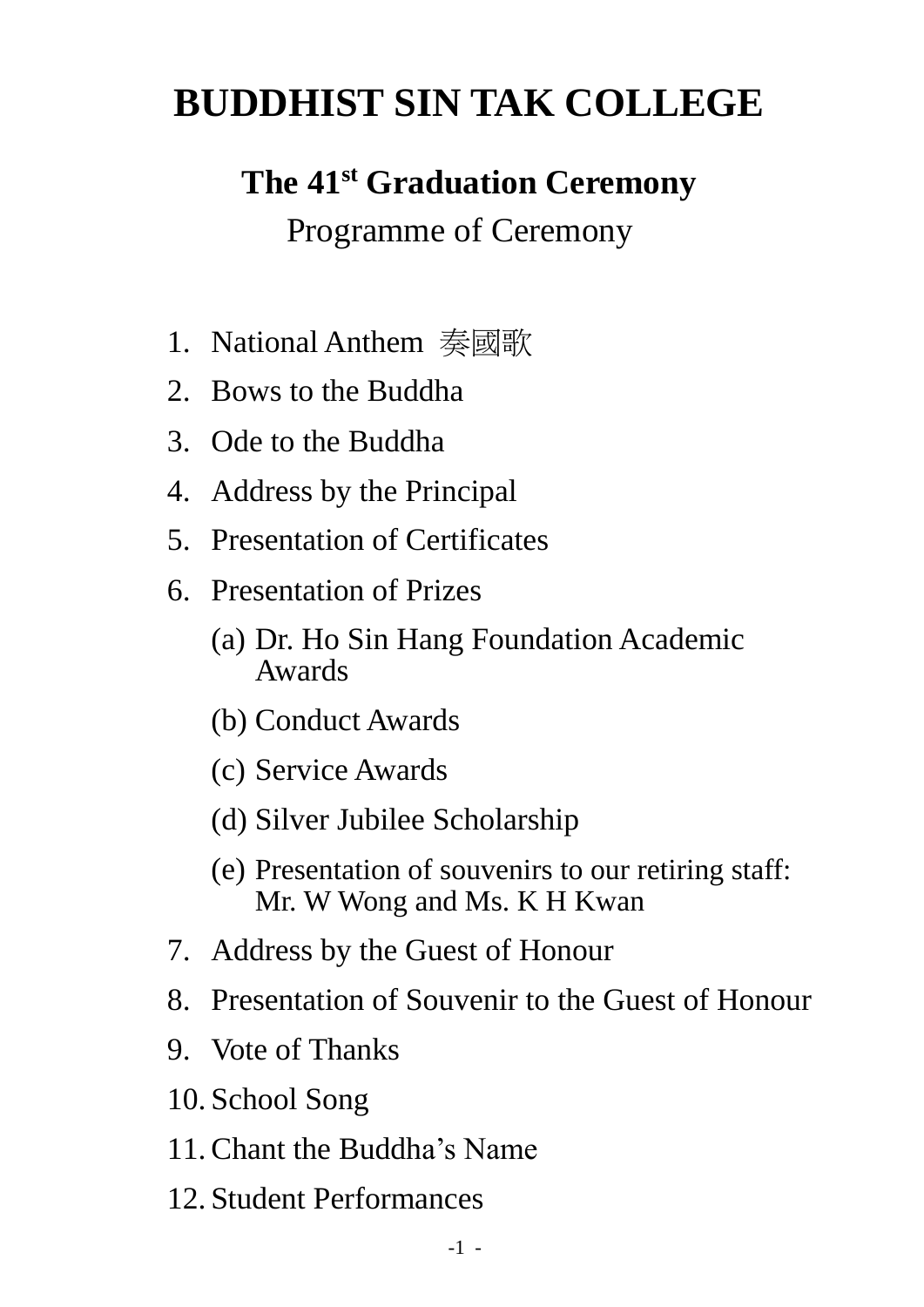## **S.6 GRADUATES**

|    | 6A * Au Yeung Mei Wa | 歐陽美華 | Chan Ho Wan            | 陳皓雲 | Cheng Yu Shan         | 鄭羽珊 |
|----|----------------------|------|------------------------|-----|-----------------------|-----|
|    | Cheung Tsz Yan       | 張芷甄  | <b>Cheung Yat Wing</b> | 張日榮 | Chiu Yuet Yan         | 趙悅忻 |
|    | Chong Hei Wa         | 莊熙樺  | Fong Ho Ying           | 方可瑩 | Hang Hiu Yan          | 幸曉欣 |
|    | Ho Ka Wai            | 何家慧  | * Ho Kin Fung          | 何健楓 | Hui Tin Tsam          | 許天沁 |
|    | Kwok Hiu Yin         | 郭曉燕  | Lai Chun Tat           | 黎晉達 | Lam Tsz Hin Brian     | 藍子軒 |
|    | Lau Chung Yi         | 劉鍾兒  | Lau Kin Ho             | 劉健豪 | Lau Leong Yu          | 劉亮瑜 |
|    | Law Ying Kit         | 羅英杰  | Leung Hiu Wan          | 梁曉昀 | * Leung Sai Lam       | 梁世琳 |
|    | Li Nga Ting          | 李雅婷  | Li Yan Wai             | 李恩為 | Lui On Ni             | 雷安妮 |
|    | Ngai Tsz Hin         | 魏祉軒  | Ting Hui Long Lennox   | 丁昫朗 | Tsang Ka Ching        | 曾嘉晴 |
|    | Tse Chun Pui         | 謝竣棓  | Tse Wo Hin Jimmy       | 謝和軒 | Tse Ying Hong         | 謝盈康 |
|    | * Tsoi Hoi Ting      | 蔡凱庭  | Wong Cho Kiu           | 黃楚喬 | Wong Nam Kit          | 黃南傑 |
|    | Wong Sze Kei         | 黃詩淇  | Wong Wun Yan           | 黃渙茵 | Wong Yuen Kei         | 黃炫祺 |
|    | Yeung Wing Leung     | 楊永樑  | Yip Man Fung           | 葉汶豐 | Yuen Ka Yan           | 阮嘉欣 |
|    | Yuen Pui Sze         | 袁佩詩  | Yuen Tin Long          | 袁天朗 |                       |     |
|    |                      |      |                        |     |                       |     |
| 6B | * Chan Ka Yu         | 陳迦愉  | <b>Chan Ying Tung</b>  | 陳映憧 | Cheng Yam Ho          | 鄭欽浩 |
|    | Cheung Chi Fai       | 張智輝  | Chow Po Wai            | 周葆蕙 | Feng Kai Feng         | 馮凱鋒 |
|    | Ho Cherry Cheuk Yee  | 何卓怡  | Lai Shan Shan          | 黎珊珊 | Lai Wai Chun          | 賴偉俊 |
|    | * Lai Wai Lok        | 黎韋樂  | Lam To Tak             | 林圖德 | Lam Wai Ching         | 林維清 |
|    | Lee Ching            | 李晴   | Lee Sui Bing           | 李瑞冰 | Lee Tsz Yan           | 李芷欣 |
|    | Leung Hong Yau 梁康祐   |      | * Li Wai Yan           | 李慧欣 | Lo Ho Ming            | 羅浩明 |
|    | Low Ngai Chun        | 羅倪俊  | Ng Ka Ki               | 伍家祺 | Sin Man Yi            | 冼雯意 |
|    | Wong Yu              | 黃禹   | Wong Yu Chun           | 黃茹春 | Yeung Wing Kwan       | 楊穎筠 |
|    | Yip Ching            | 葉晴   |                        |     |                       |     |
| 6C | * Au Hiu Yan         | 歐曉茵  | Bao Jing Ge            | 鮑竟舸 | Chan Ka Wai           | 陳嘉慧 |
|    | Chiu Yin Wang        | 趙彥泓  | Chow Ka Ho             | 鄒嘉豪 | Chu Ka Pui            | 朱家沛 |
|    | Chung Kin Wang       | 鍾建宏  | Ho Ching Yi            | 何清怡 | Hui Yan Wa            | 許欣樺 |
|    | * Iu Yuen Lok        | 余苑樂  | Kam Helen              | 甘凱琳 | Lai Ying Wai          | 黎櫻蔚 |
|    | Law Hiu Ching        | 羅曉晴  | Law Po Po              | 羅寶寶 | Lee Hing Ping         | 李馨萍 |
|    | Lee Ka Ho            | 李嘉豪  | Leung Yee Lam          | 梁綺霖 | * Lun Yuen Ying       | 倫婉瑩 |
|    | Ngan Yuen Li         | 顏源里  | Tam Oi Man             | 譚藹敏 | <b>Tsang Sze Ting</b> | 曾思婷 |
|    | Tso Yat Long Matthew | 曹溢朗  | Yeung Ho Yan           | 楊鎬因 | Yim Wing Sin          | 嚴穎蒨 |
|    | Yuen Ka Ming         | 阮嘉銘  |                        |     |                       |     |
|    |                      |      |                        |     |                       |     |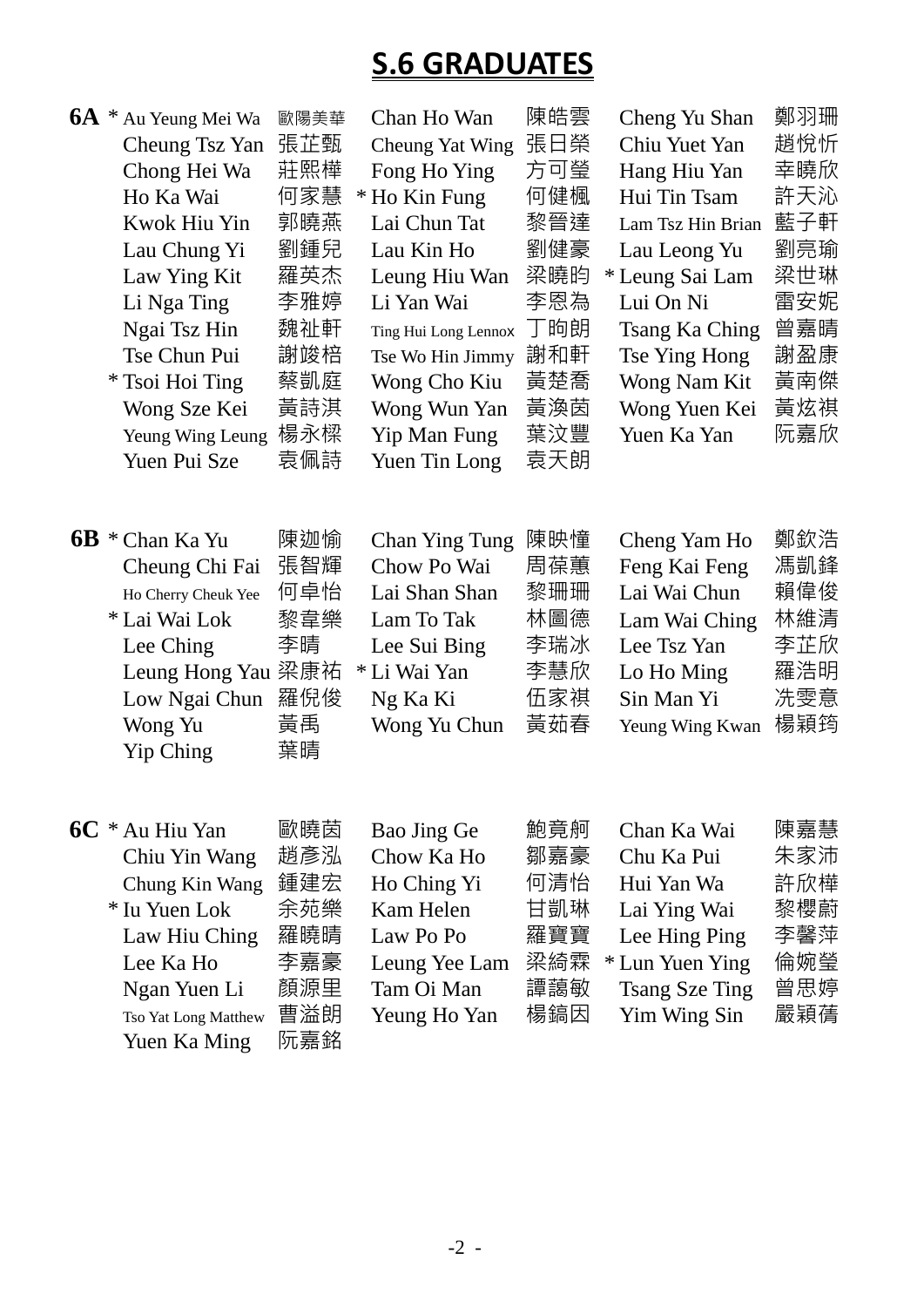| 6D | * Chan Cheuk Yin 陳卓賢       |            | Chan Ching Ting 陳靖婷 |     | Chan Tsz Ying  | 陳紫盈 |
|----|----------------------------|------------|---------------------|-----|----------------|-----|
|    | Cheung Cheuk Him 張卓謙       |            | Cheung Hoi Yan      | 張海恩 | Cheung Si Ting | 張鍶婷 |
|    | Fan Jiahui                 | 范佳卉        | Fung Chi Chun       | 馮子俊 | Ho Tsz Kwan    | 何紫君 |
|    | * Hung Yeuk Lun            | 洪若麟        | Ip Wai Chong        | 葉慧粧 | Keung Lo       | 姜潞  |
|    | Ko Fan Fu                  | 高凡夫        | Kwok Tsz Chun Kevin | 郭梓雋 | Lam Chak Ho    | 林澤豪 |
|    | Lau Yat Long               | 劉逸朗        | Ma Hiu Ying         | 馬曉櫻 | Ng Pak Lok     | 伍栢樂 |
|    | * Ng Wing Tung             | 吳穎彤        | Pang Pui Yee        | 彭佩儀 | Tam Wai Yu     | 譚慧如 |
|    | <b>Tsang Kwok Chuen</b>    | 曾國銓        | Wong Mei Sze        | 黃渼楒 | Yip Tsz Ngo    | 葉子傲 |
|    | Yip Wing Ki                | 葉穎琪        |                     |     |                |     |
|    |                            |            |                     |     |                |     |
|    |                            |            |                     |     |                |     |
|    |                            |            |                     |     |                |     |
|    | <b>6E</b> * Chan Man Tsang | 陳泯錚        | Chan Ngok Kwan      | 陳岳君 | Chau Chiu Sin  | 周昭倩 |
|    | Chau Man Fai               | 周文輝        | Choi Ka Man         | 蔡嘉雯 | Chui Yin Lam   | 徐彥琳 |
|    | Kong Ka Wai                | 江嘉威        | Lam Kwan Hon Ryan   | 林君翰 | * Lam Yan Yu   | 林恩如 |
|    | Lau Po Yee                 | 劉寶儀        | Leung Cho Lik       | 梁楚力 | Leung Ka Ming  | 梁家銘 |
|    | Ma Yiu Ming                | 馬堯明        | Ng Kam Yu           | 吳錦瑜 | Pang Yik Ming  | 彭翊鳴 |
|    | So Lok Yuen                | 蘇樂炫        | * Wong Chuen Fung   | 黃傳峰 | Wong Lai Yee   | 黃麗儀 |
|    | Wong Lok Ching             | 黃樂晴        | Wong Sin Nga        | 王倩雅 | Wong Yan Chi   | 黃茵慈 |
|    | Yeung Yuen Ying            | 楊沅盈<br>容婌維 | Yip Chun Ming       | 葉津銘 | Yuen Shun Yin  | 袁順然 |

\* Class Representatives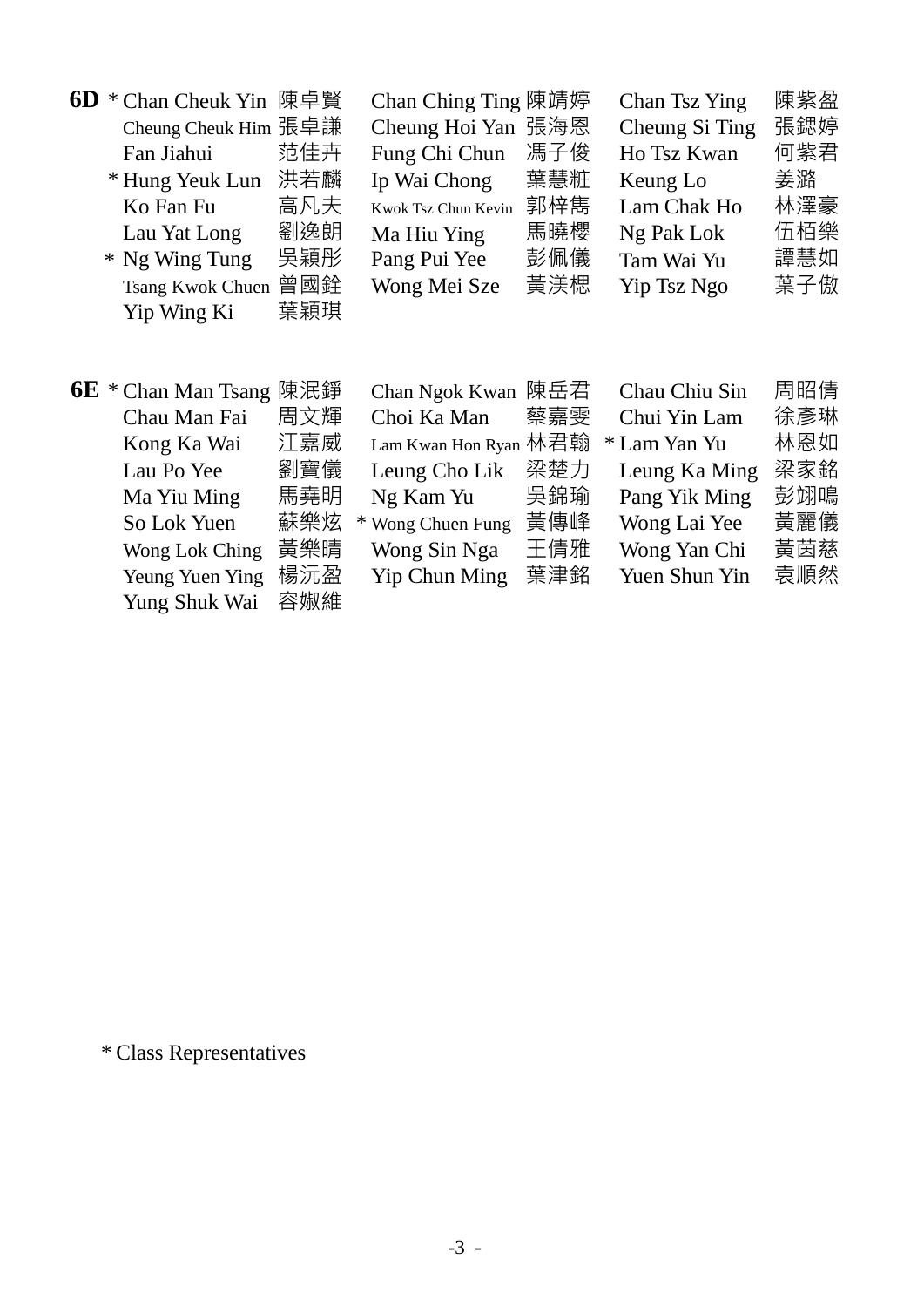### **PRIZE WINNERS**

#### *Dr. Ho Sin Hang Foundation Academic Award:*

| <b>First</b> |                                | <b>Second</b> |                   | <b>Third</b> |                        |     |
|--------------|--------------------------------|---------------|-------------------|--------------|------------------------|-----|
|              | <b>6A</b> Lam Tsz Hin Brian    |               | 藍子軒 Tsoi Hoi Ting | 蔡凱庭          | Yeung Wing Leung       | 楊永樑 |
|              | <b>6B</b> Sin Man Yi           |               | 冼雯意 Lai Shan Shan | 黎珊珊          | Chow Po Wai            | 周葆蕙 |
|              | <b>6C</b> Tso Yat Long Matthew |               | 曹溢朗 Leung Yee Lam |              | 梁綺霖 Bao Jing Ge        | 鮑竟舸 |
|              | <b>6D</b> Keung Lo             | 姜潞            | Ip Wai Chong      | 葉慧粧          | Hung Yeuk Lun          | 洪若麟 |
|              | <b>6E</b> Wong Sin Nga         | 王倩雅           | Yip Chun Ming     |              | 葉津銘 Wong Lok Ching 黃樂晴 |     |

#### *Conduct Award:*

| 6A Cheung Yat Wing 張日榮  |     | Li Nga Ting          | 李雅婷 |
|-------------------------|-----|----------------------|-----|
| <b>6B</b> Lai Wai Lok   | 黎韋樂 | Wong Yu Chun         | 黃茹春 |
| <b>6C</b> Lun Yuen Ying | 倫婉瑩 | Tso Yat Long Matthew | 曹溢朗 |
| <b>6D</b> Keung Lo      | 姜潞  | Ma Hiu Ying          | 馬曉櫻 |
| <b>6E</b> Wong Sin Nga  | 王倩雅 | Yip Chun Ming        | 葉津銘 |

#### *Service Award:*

| <b>6A</b> Li Yan Wai   | 李恩為 | Yuen Ka Yan         | 阮嘉欣 |
|------------------------|-----|---------------------|-----|
| <b>6B</b> Chow Po Wai  | 周葆蕙 | Yip Ching           | 葉晴  |
| <b>6C</b> Ho Ching Yi  | 何清怡 | Lee Hing Ping       | 李馨萍 |
| 6D Chan Ching Ting 陳靖婷 |     | Ho Tsz Kwan         | 何紫君 |
| <b>6E</b> Kong Ka Wai  | 江嘉威 | Yeung Yuen Ying 楊沅盈 |     |
|                        |     |                     |     |

#### *Silver Jubilee Scholarship:*

**6A** Tse Ying Hong 謝盈康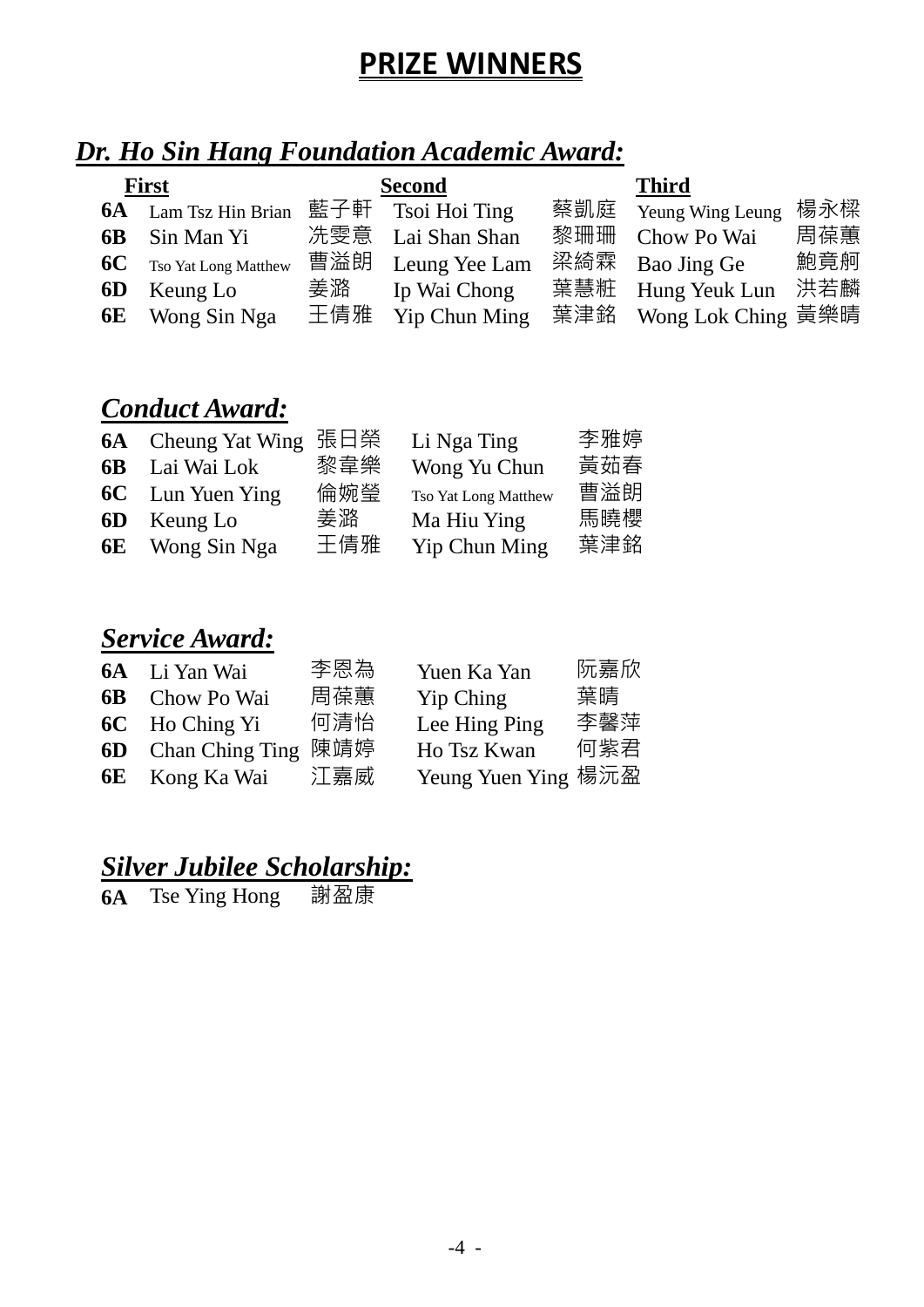## **Address by the Principal**

#### **30th June 2017 – Graduation day**

Welcoming speech for the graduation day 2017 Dear Dr. Lee, parents, teachers and students of BSTC, ladies and gentlemen,

Good afternoon! First let me extend my warmest welcome to our guest of honor for the graduation ceremony this afternoon, Dr. Lee Lai Ping. Dr. Lee is an Associate Consultant in the Department of Paediatrics and Adolescent Medicine of Princess Margaret Hospital. She graduated from the Faculty of Medicine of University of Hong Kong. She has attained her professional qualifications as Member of the UK Royal College of Physician (Paediatrics), Fellow of Hong Kong College of Paediatricians and Fellow of the Hong Kong Academy of Medicine. She also has a Master's Degree in Public Health from the CUHK. She specializes in taking care of adolescent patients with eating disorders, emotional and psychosomatic disorders. Apart from clinical duties in hospital, she actively engages in health promotion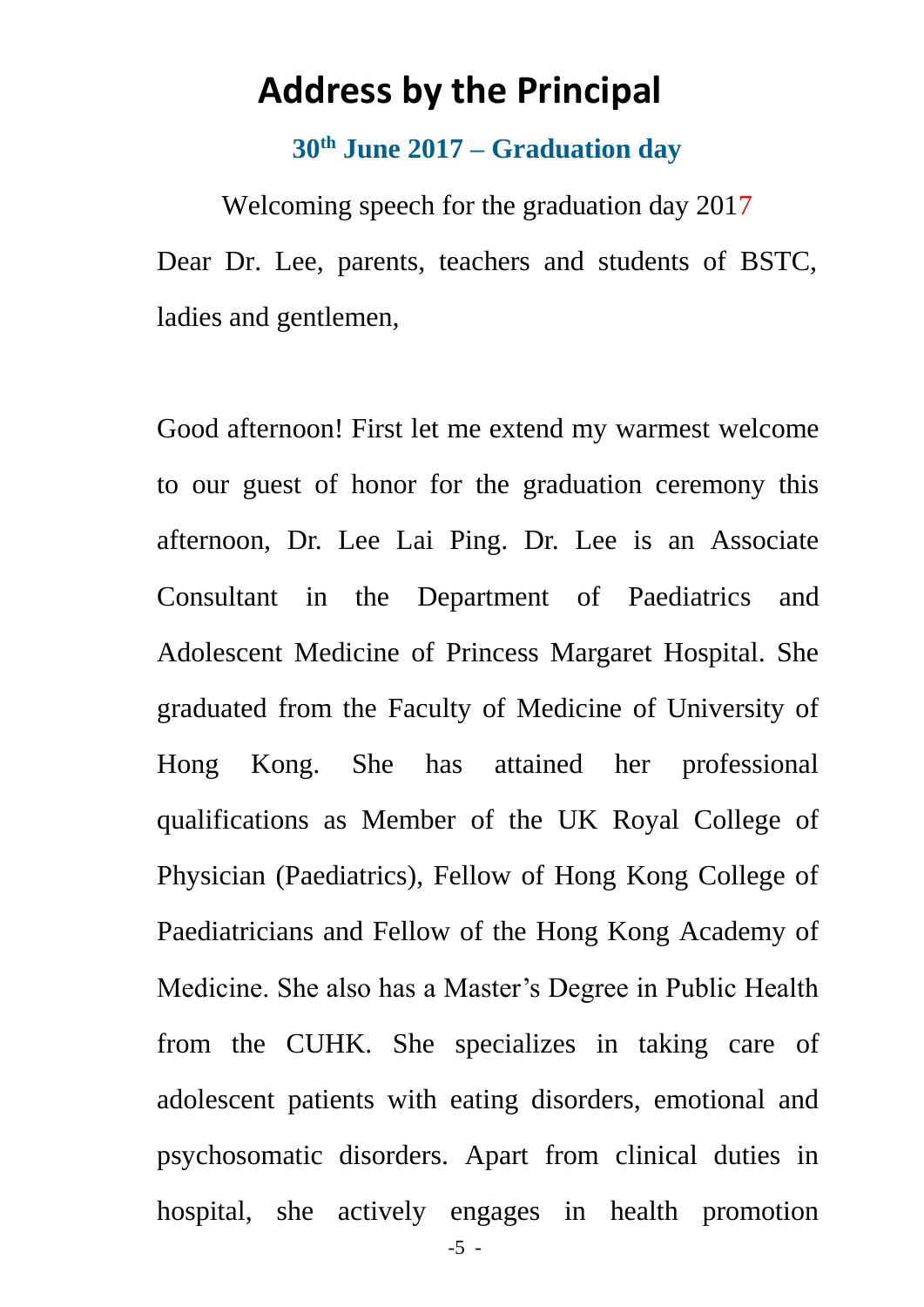activities including health talks and projects in schools and communities. With a special interest in the prevention of child abuse and child protection, Dr. Lee is currently a member of the Child Fatality Review Committee of the Social Welfare Department and Medical Co-ordinator of Child Abuse.

This afternoon we are most honored to have Dr. Lee Lai Ping as our guest of honor. Dr. Lee completed her secondary education at BSTC and during her studies here, she was appointed head prefect and also awarded the senior medal (Purple medal) of the Community Youth Club owing to her outstanding and committed community service and leadership. Dr. Lee cares about the development of her alma mater and is more than happy to offer her help to BSTC. For example, she shared her learning and work experience with our alumni at our school's 40<sup>th</sup> anniversary ceremony back in Dec 2013. I would like to invite you to join me in giving a big round of applause to thank Dr. Lee for her sparing her valuable time to officiate at our graduation ceremony this afternoon. And,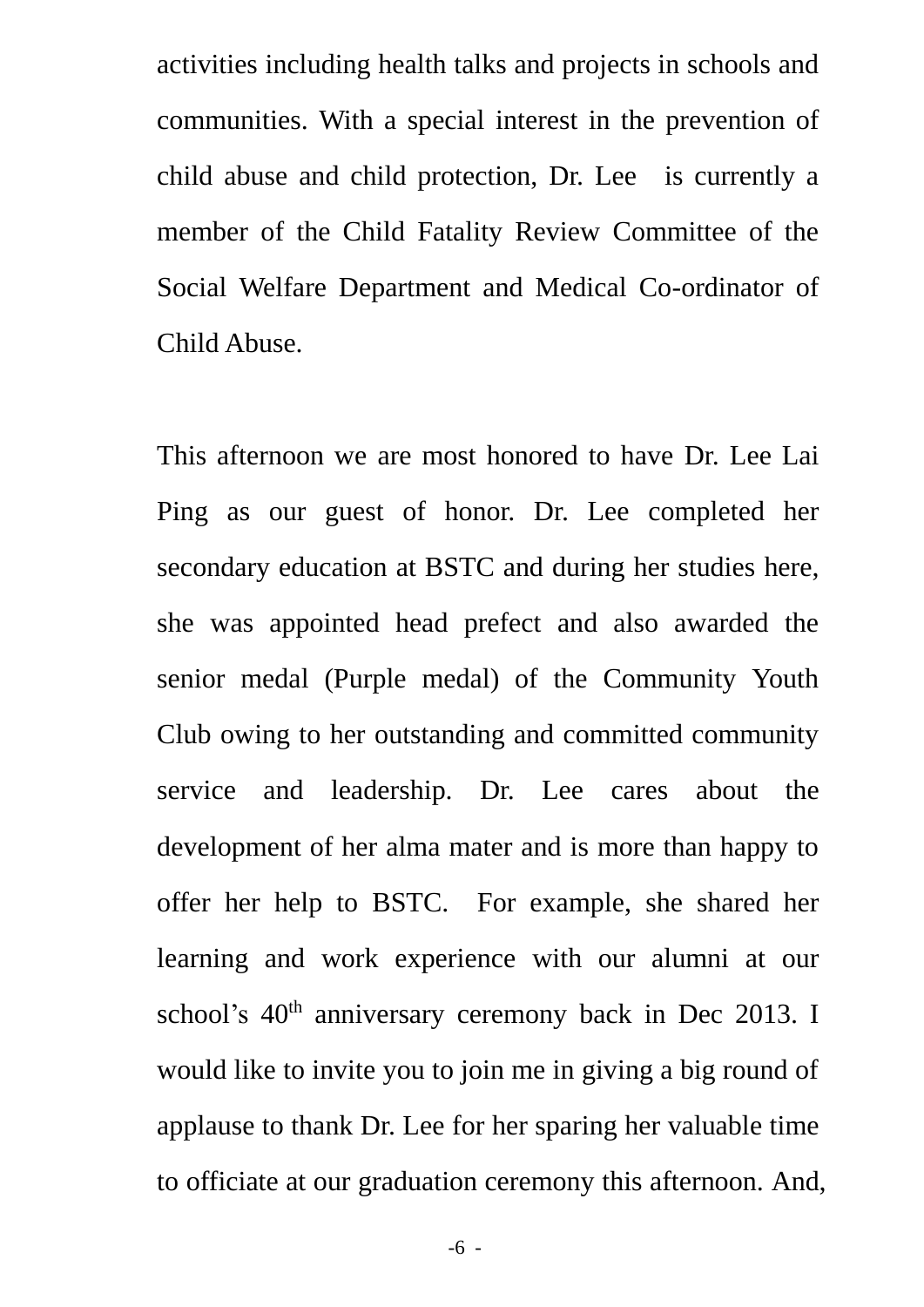dear graduates, please also give another big round of applause to our dedicated teachers and supporting staff, who have contributed much of their personal time to taking care of you during the past six years. Without these dedicated teachers and staff, I am sure you would have come across much more difficulties during your secondary school life.

This afternoon, we are together again to celebrate the graduation day for our form 6 graduates. I can see many familiar faces, eagerly looking around for their classmates and teachers. Time flies and now, form six graduates, you are moving on to the next stage of life where you are bound to face different challenges and difficulties. I hope you found the 334 education system and your learning experience at Sin Tak fruitful and enjoyable. Do remember that we have already arranged a briefing session on "D-day", on July 8<sup>th,</sup> that is, next Saturday - the day your HKDSE results will be released. Please invite your parents to come with you next Saturday, as we will disseminate the most up-to-date information about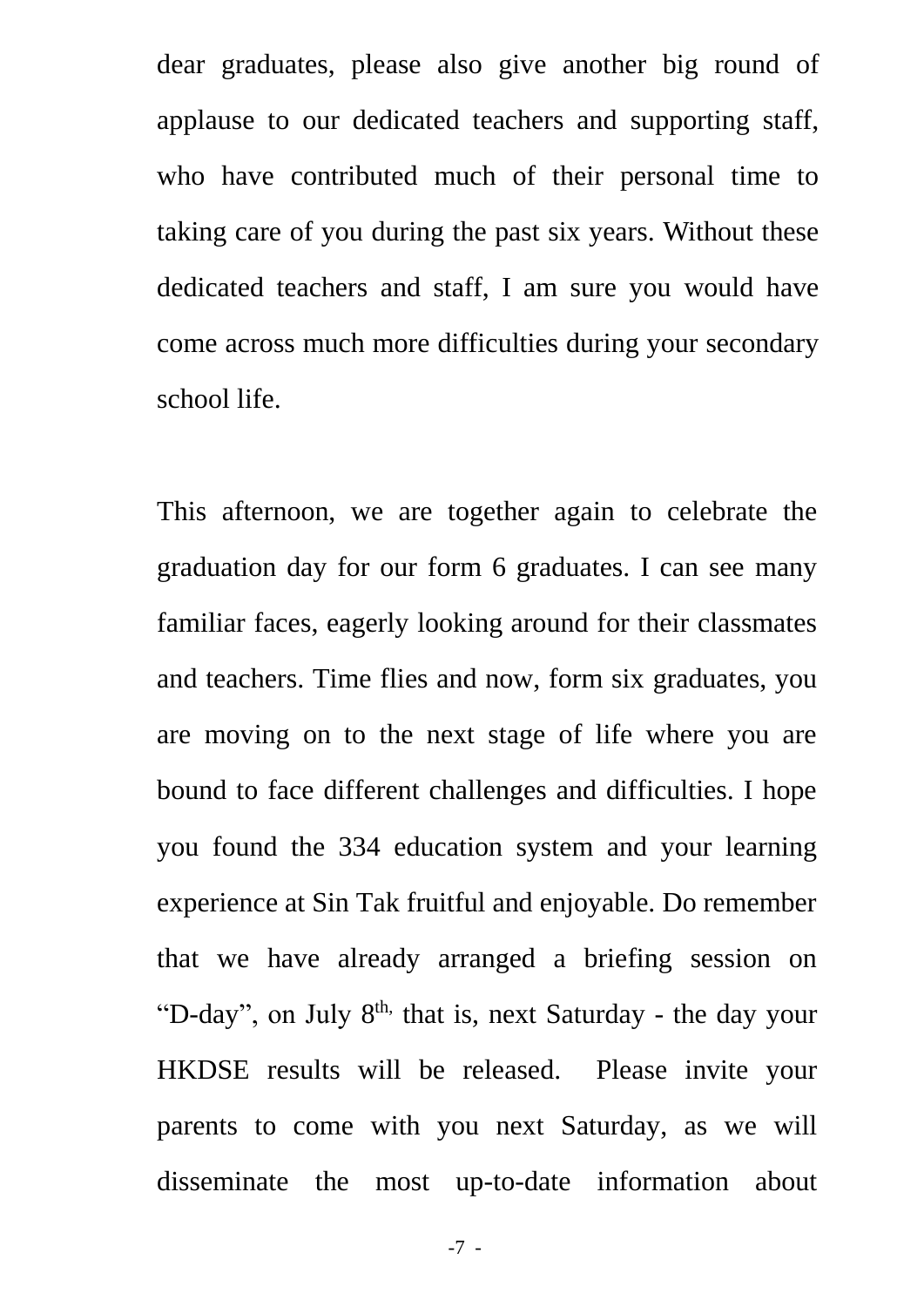university admission that morning. The venue will be here, the school hall.

I am sure you are all waiting eagerly for Dr. Lee's inspiring speech. Finally, let's give a big hand once again to our guest of honor, Dr. Lee Lai Ping. Thank you! Before I end my welcoming speech I would like to share with you in Cantonese my experience of being sick for the past few months.

Mr. Jack Ho Moon Tim Principal, Buddhist Sin Tak College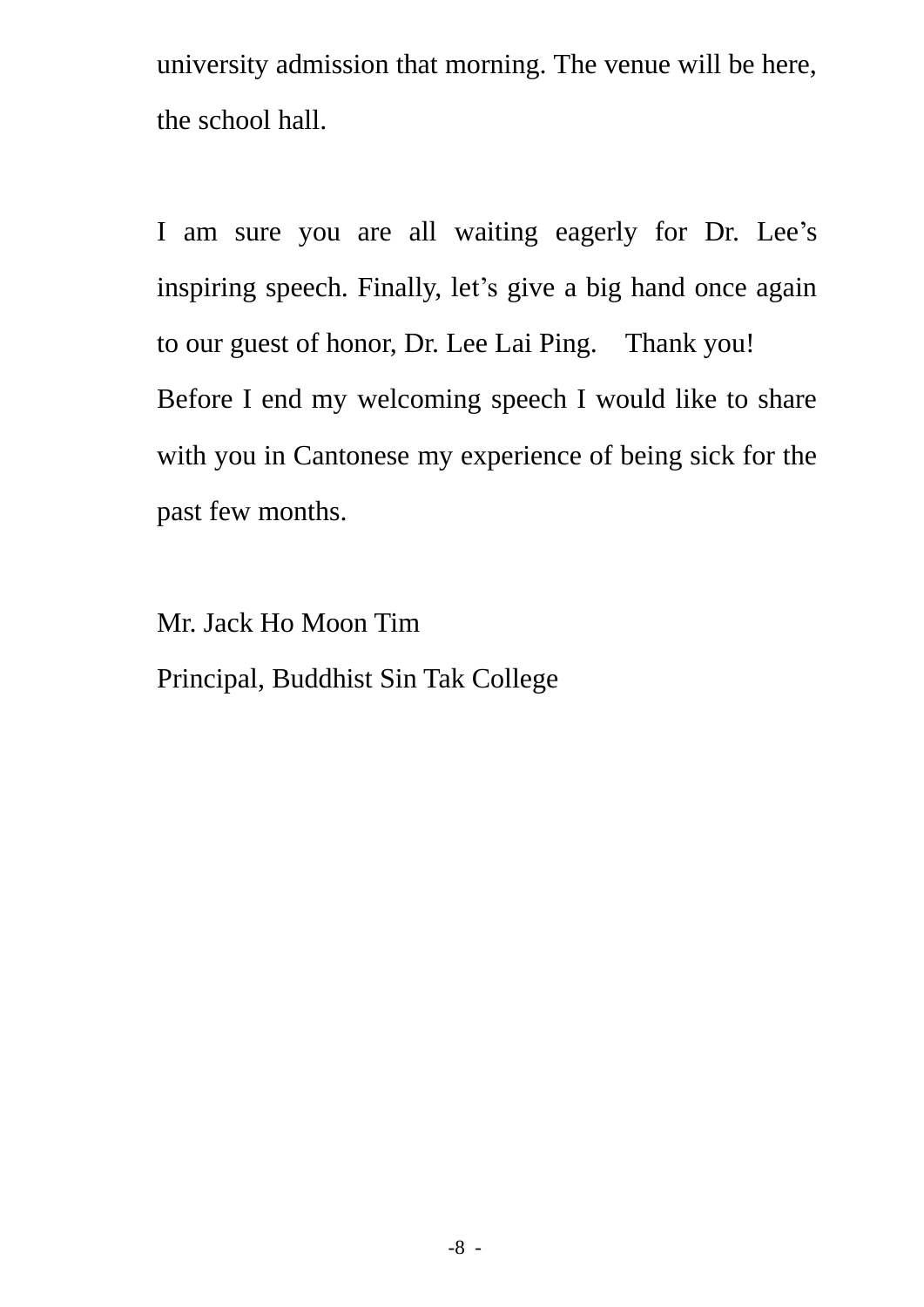### VOTE OF THANKS 2017

Good afternoon, Dr Lee, Mr. Ho, parents, teachers and my fellow schoolmates,

Today I'm proud to represent our 143 graduates this year, standing here and speaking to you .This is a day more than a graduation day, but a day to look back and ahead, and most importantly, a day to say goodbye properly , as we all know life is anything but predictable.

We have been so blessed. Seldom did we have much to worry about – except school work. Let us thank all the people who have made an effort to keep us safe and sound throughout the past six years. Thank you very much.

Our classrooms have witnessed people coming and going over the years. But what stays unchanged? Our teachers who remain devoted and unrelenting, perfecting their teaching, defying workload and stress. To our teachers, a big thank-you for your patience, dedication and encouragement, which are especially precious at this defining stage of our lives. Thank you for seeing us through the haunting months before the DSE. Our gratitude for the counsel you've given is beyond description.

Our dear parents, we have to thank you for your unwavering support and unlimited capacity for tolerance. You're our parents, our friends, our fans and … enemies, well at times. Yet you're always with us through thick and thin. We older teenagers can be difficult, can't we? We teenage babies must

-9 -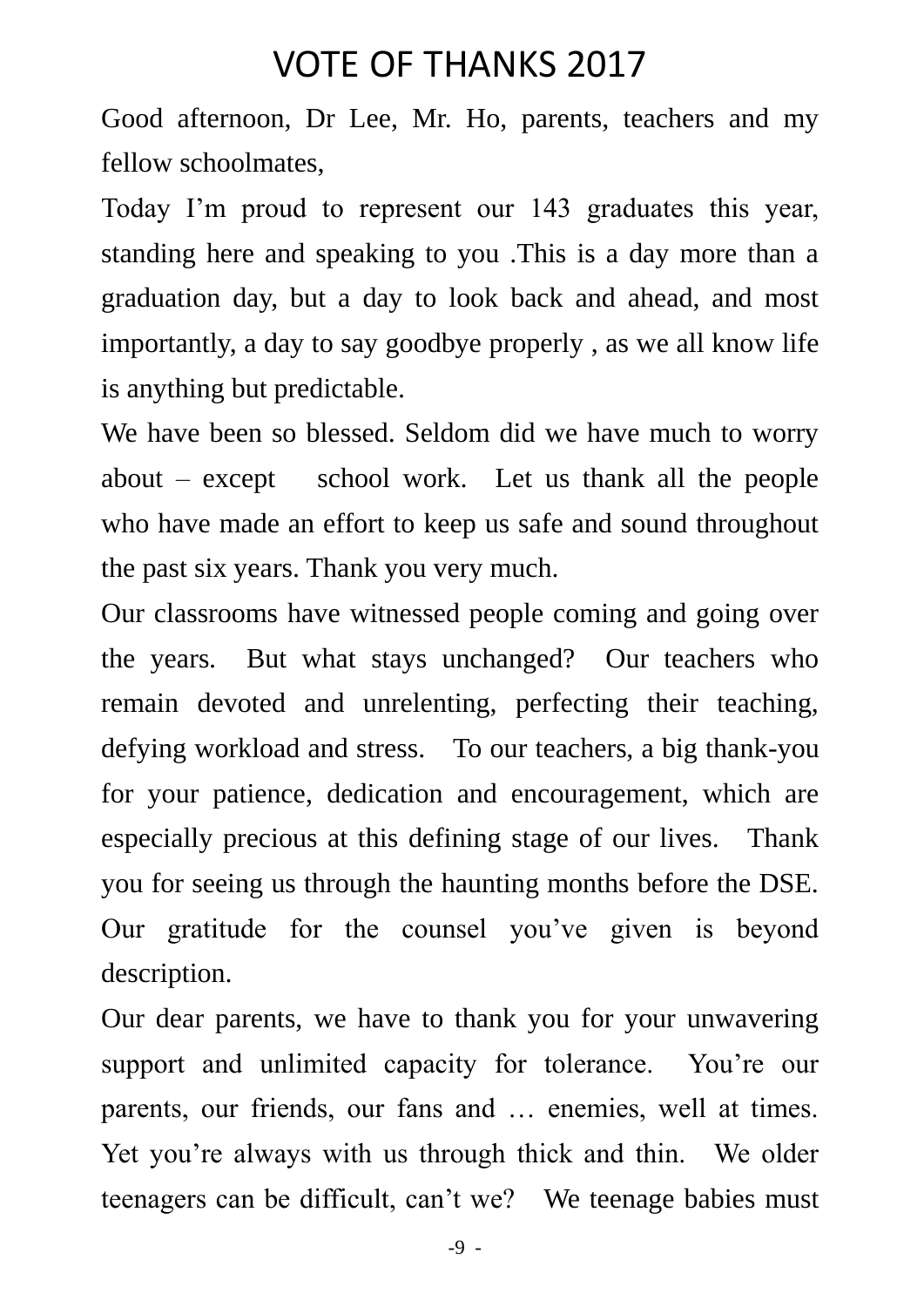have given vent to our frustration on you; yet, you've never given up on us. For our foolishness we beg your forgiveness; to your love we want to express our heartfelt gratitude.

And finally, my fellow graduates, thank you for being here today. This, is our day. The DSE journey is like a marathon, an idea only those who have gone through it know. Thank you for trying your best and surviving the game with determination and strength, leaving an indelible mark in our lives. Though this is our graduation ceremony, this is in fact an opening ceremony for another chapter in our life, where our endless search for independence takes on a new meaning. . Finishing form 6, are you ready to go the extra mile, for better or worse? A friend of mine once wrote me this: our greatest glory is not in never falling, but in rising every time we fall. I don't have the slightest idea about which of us will be successful; however, I'm very sure life gets us down, more often than we would like it to. My friends, may your scars and mistakes be your armour for battles in life.

Life has brought us together and now in no time we will live separate lives. We consider parting to be sorrow just because we had such a good time together. Yet no matter what, our paths crossed and we had our moments. The memories are here stay.

Farewell my love. Farewell BSTC.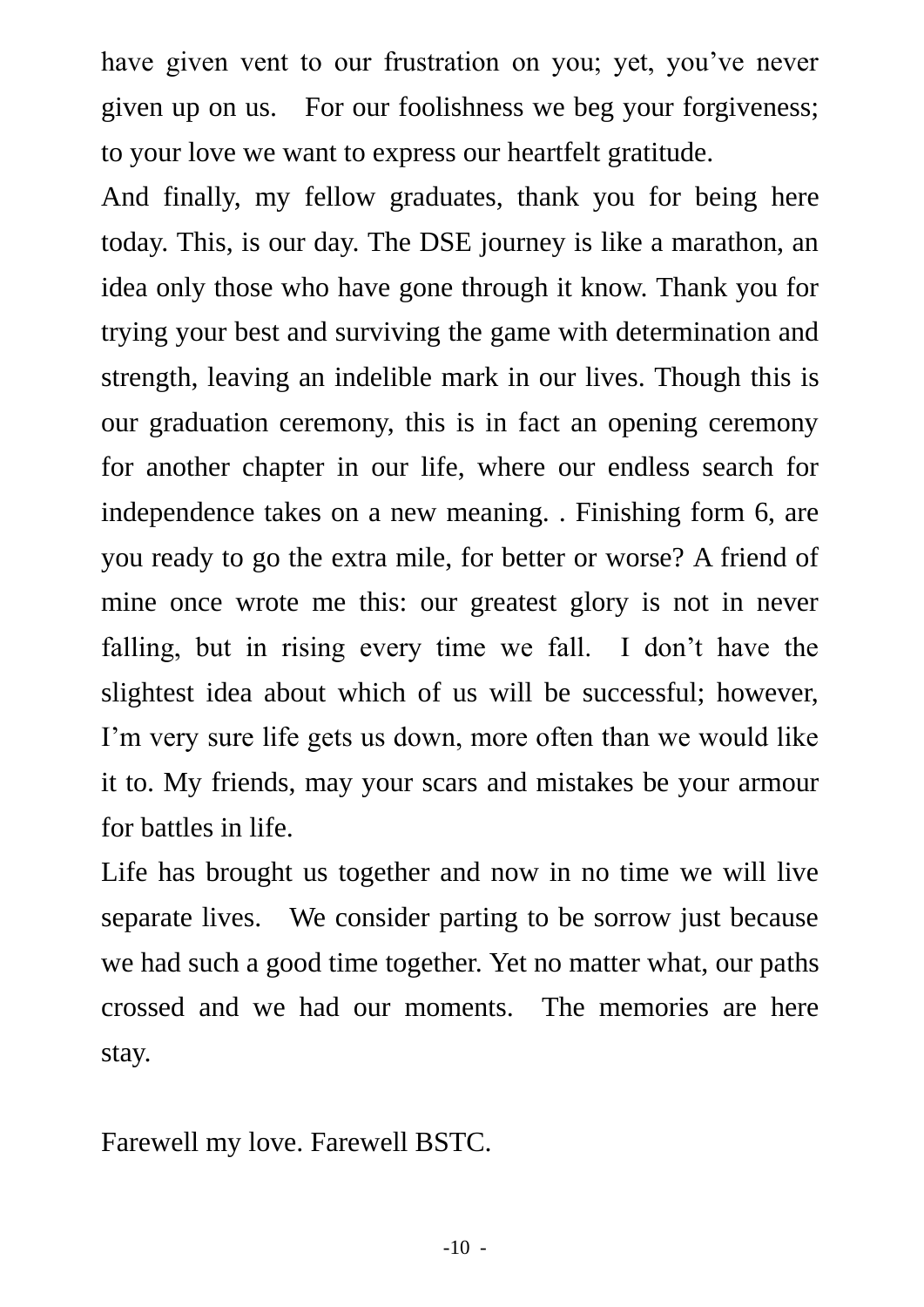# **ORGANISING COMMITTEE**

| Overall co-ordinator:       | Chan Ho Wan 陳皓雲(6A)          |  |  |
|-----------------------------|------------------------------|--|--|
| <b>Masters of Ceremony:</b> | Leung Yee Lam 梁綺霖(6C)        |  |  |
|                             | Tso Yat Long Matthew 曹溢朗(6C) |  |  |
| Seat Arrangement :          | *Chow Po Wai 周葆蕙(6B)         |  |  |
|                             | Chan Ho Wan 陳皓雲(6A)          |  |  |
|                             | Leung Sai Lam 梁世琳(6A)        |  |  |
|                             | Yuen Ka Yan 阮嘉欣(6A)          |  |  |
|                             | Sin Man Yi 冼雯意(6B)           |  |  |
|                             | Feng Kai Feng 馮凱鋒(6B)        |  |  |
|                             | Chow Ka Ho 鄒嘉豪(6C)           |  |  |
|                             | Yip Tsz Ngo 葉子傲(6D)          |  |  |
|                             | Chau Man Fai 周文輝(6E)         |  |  |
| Vote of Thanks:             | Tse Ying Hong 謝盈康(6A)        |  |  |
| Hall decoration :           | *Lee Tsz Yan 李芷欣(6B)         |  |  |
|                             | Lai Shan Shan 黎珊珊(6B)        |  |  |
|                             | Iu Yuen Lok 余苑樂(6C)          |  |  |
|                             | Pang Yik Ming 彭翊鳴(6E)        |  |  |